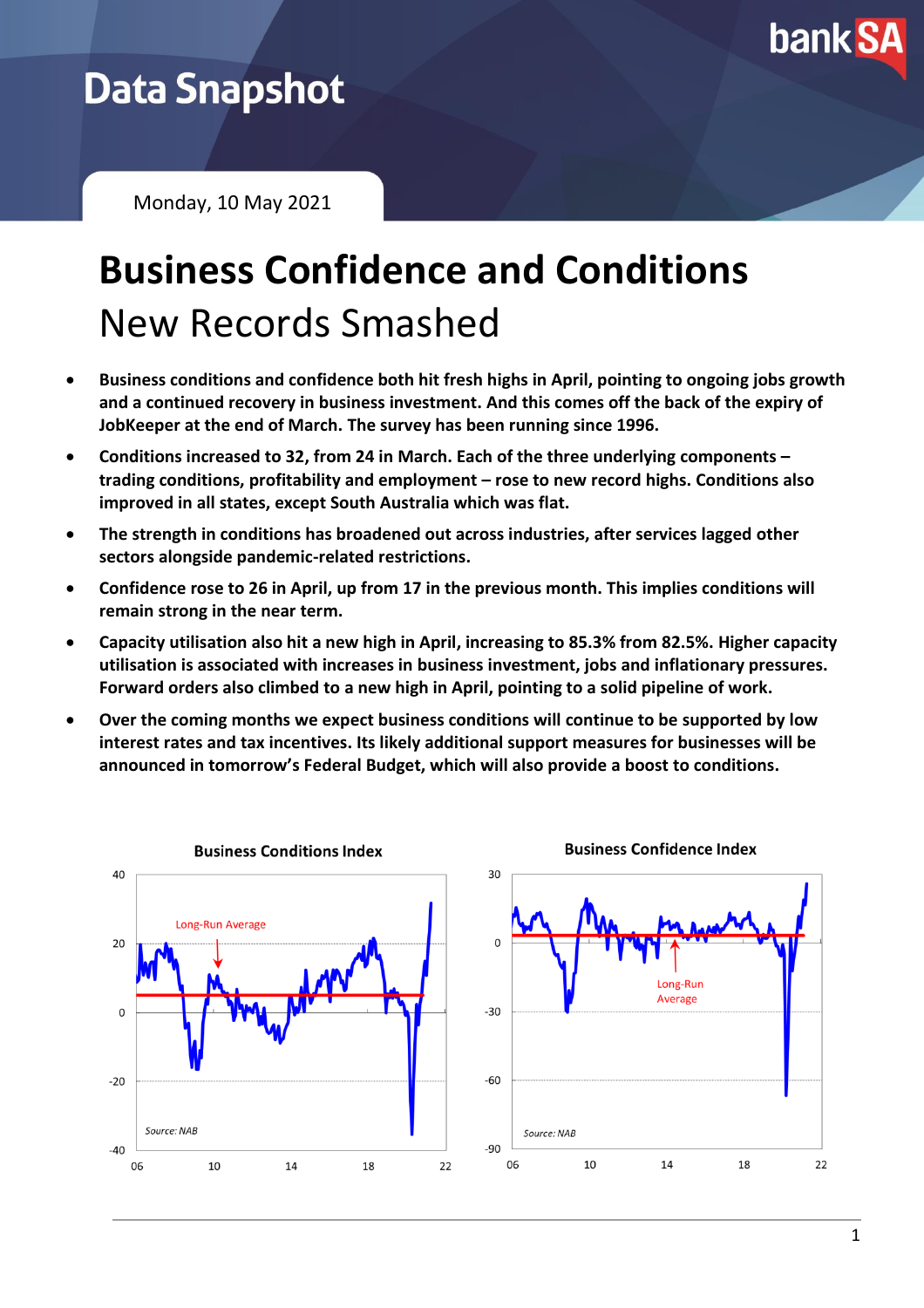Business conditions and confidence both hit fresh highs in April, pointing to ongoing jobs growth and a continued recovery in business investment. And this comes off the back of the expiry of JobKeeper at the end of March. The survey has been running since 1996.

The words 'fresh high' have applied to so many data releases over recent months. I can't help but feel like a bit of a broken record. But make no mistake, these are an incredibly strong set of numbers.

Conditions increased to 32, from 24 in March. Each of the three underlying components – trading conditions, profitability and employment – rose to new records.

The strength in conditions has broadened out across industries. Service sectors lagged in the initial phase of the recovery alongside ongoing pandemic-related restrictions and a related rotation in consumer spending towards goods and away from services. But now finance, business and property have the strongest conditions amongst non-mining industries. Conditions in the recreation and personal services sector have also improved markedly. Conditions are weakest for construction and transport & utilities – but still well into positive territory.

Conditions improved in all states, except South Australia which was flat. Conditions are strongest in the mining states of WA and Queensland and weakest in Tasmania, although still in positive territory.

Confidence rose to 26 in April, up from 17 in the previous month. This implies conditions could remain strong in the near term. The survey was conducted shortly after setbacks in Australia's vaccine rollout when AstraZeneca advised against vaccinating those aged under 50 due to rare but serious side-effects. But these developments clearly did not dent confidence.

Capacity utilisation also hit a new high in April, increasing to 85.3% from 82.5%. This is well above the long-run average of 81.0%. Higher capacity utilisation is associated with increases in capital expenditure and employment.



An increase in capacity utilisation can also be an indicator of a rise in inflationary pressure. This indicator will be useful to watch in the coming months as the focus on inflation intensifies. We expect a temporary pick up in inflation, although policymakers will look through this transitory effect. Reserve Bank Deputy Governor Debelle reaffirmed this in a speech last week when he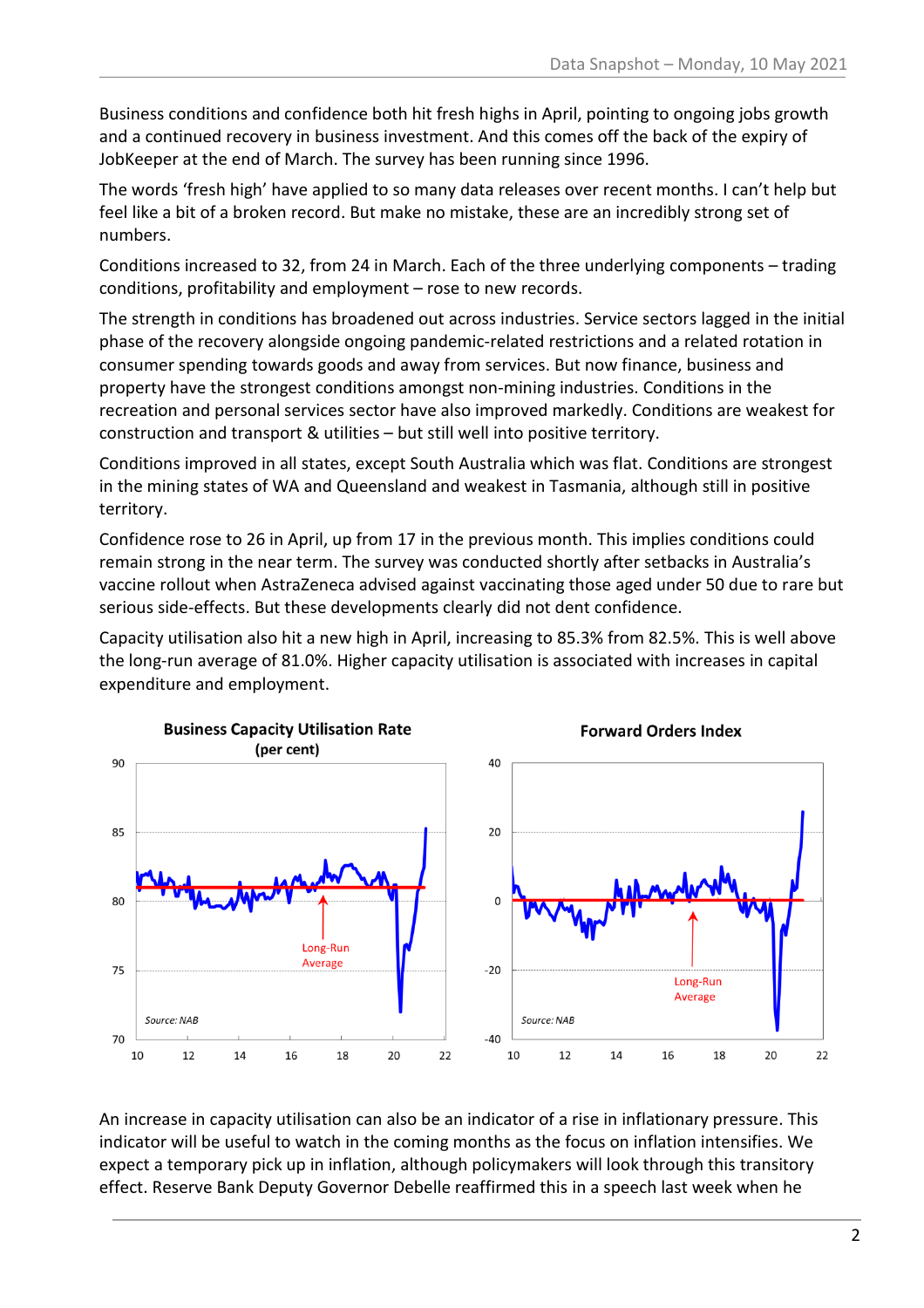repeated they expected there to be no change to their key rate until 2024 at the earliest.

Forward orders also climbed to a new high in April, pointing to a solid pipeline of work.

## **Outlook**

Today's numbers are good news for near term growth and employment. It is also an encouraging sign for business investment, which picked up in the December quarter but was still subdued relative to pre-COVID levels. We get the next read on business investment later this month with the release of private capital expenditure data for the March quarter. It remains to be seen how much of the surge in business conditions and confidence will translate into actual investment.

Over the coming months we expect business conditions will continue to be supported by low interest rates and tax incentives. We expect tomorrow's Federal Budget will include policies which will provide additional support to businesses, particularly those in industries impacted by border closures like tourism and education.

> **Matthew Bunny, Economist** Ph: 02-8254-0023